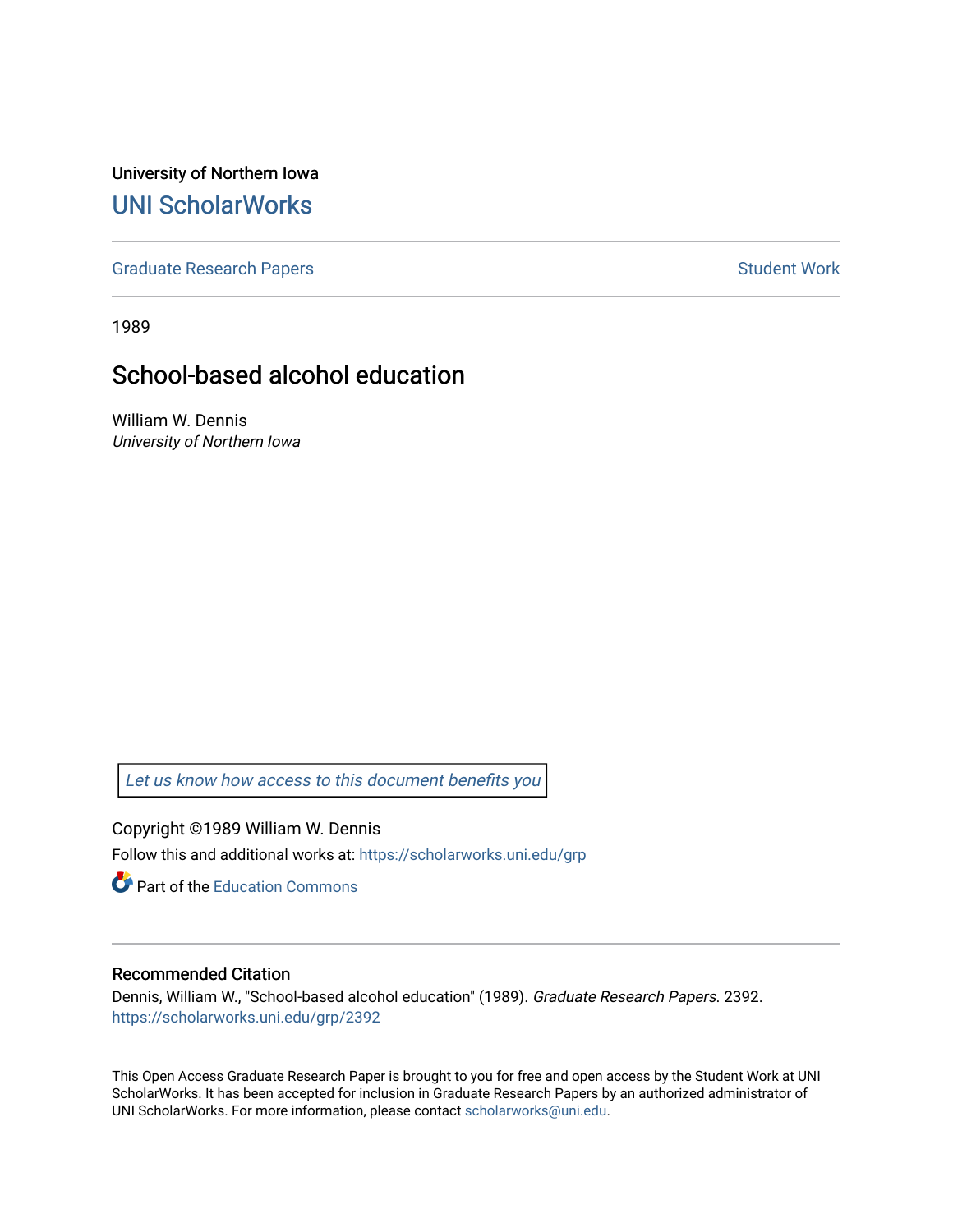## School-based alcohol education

## Abstract

The purpose of school-based alcohol education is to reduce the number of alcohol-related problems and deaths among young people. Effective educational efforts, hopefully, will lessen children's and adolescents' chances of developing alcohol related problems as they mature and become adults. This paper will review the literature concerning school-based alcohol education in primary and secondary schools in the United States.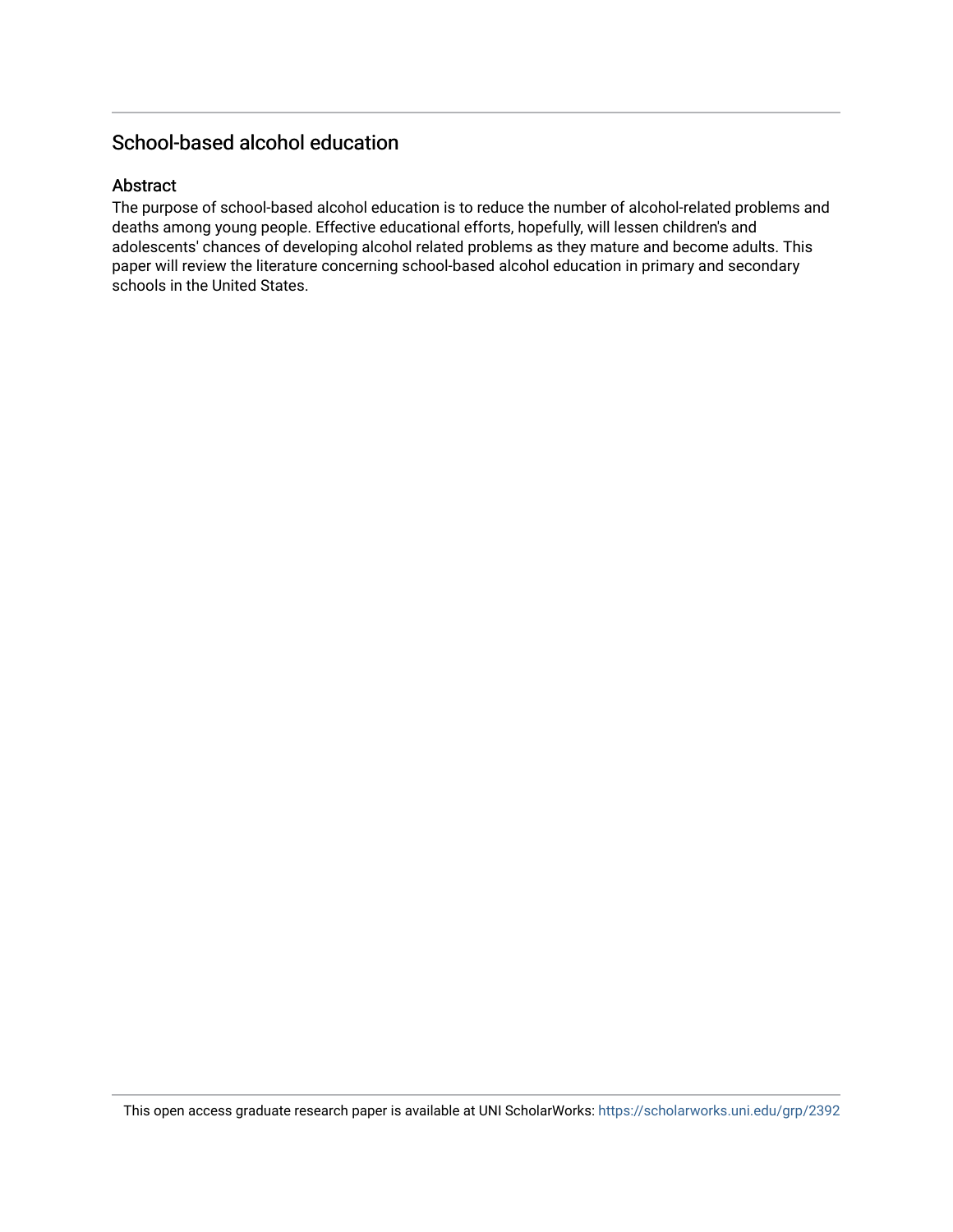## SCHOOL-BASED ALCOHOL EDUCATION

A Research Paper

Presented to

The Department of Educational Administration

and Counseling

University of Northern Iowa

In Partial Fulfillment of the Requirements for the Degree Master of Arts in Education

> by William w. Dennis May 1989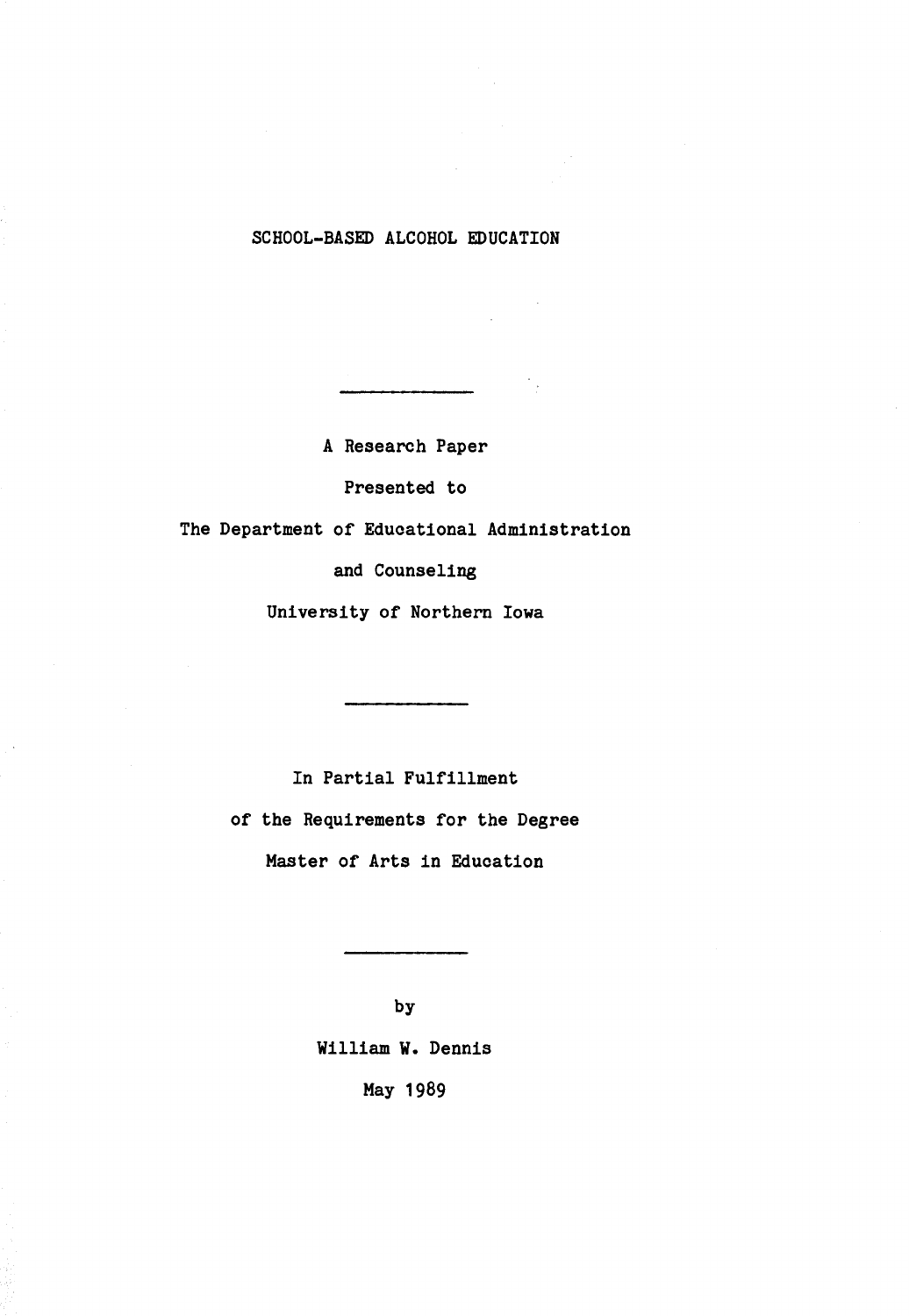This research paper by: William W. Dennis Entitled: SCHOOL-BASED ALCOHOL EDUCATION

has been approved as meeting the research paper requirement for the Degree of Master of Arts in Education.

*if 19, 1989* 

Adviser<sup>7</sup>

Audrey L. Smith

Robert L. Frank

19 April

Segond Reader of Research Paper

April 24, 1889

Daté Received

Head, Departmen Administration

Dale R. Jackson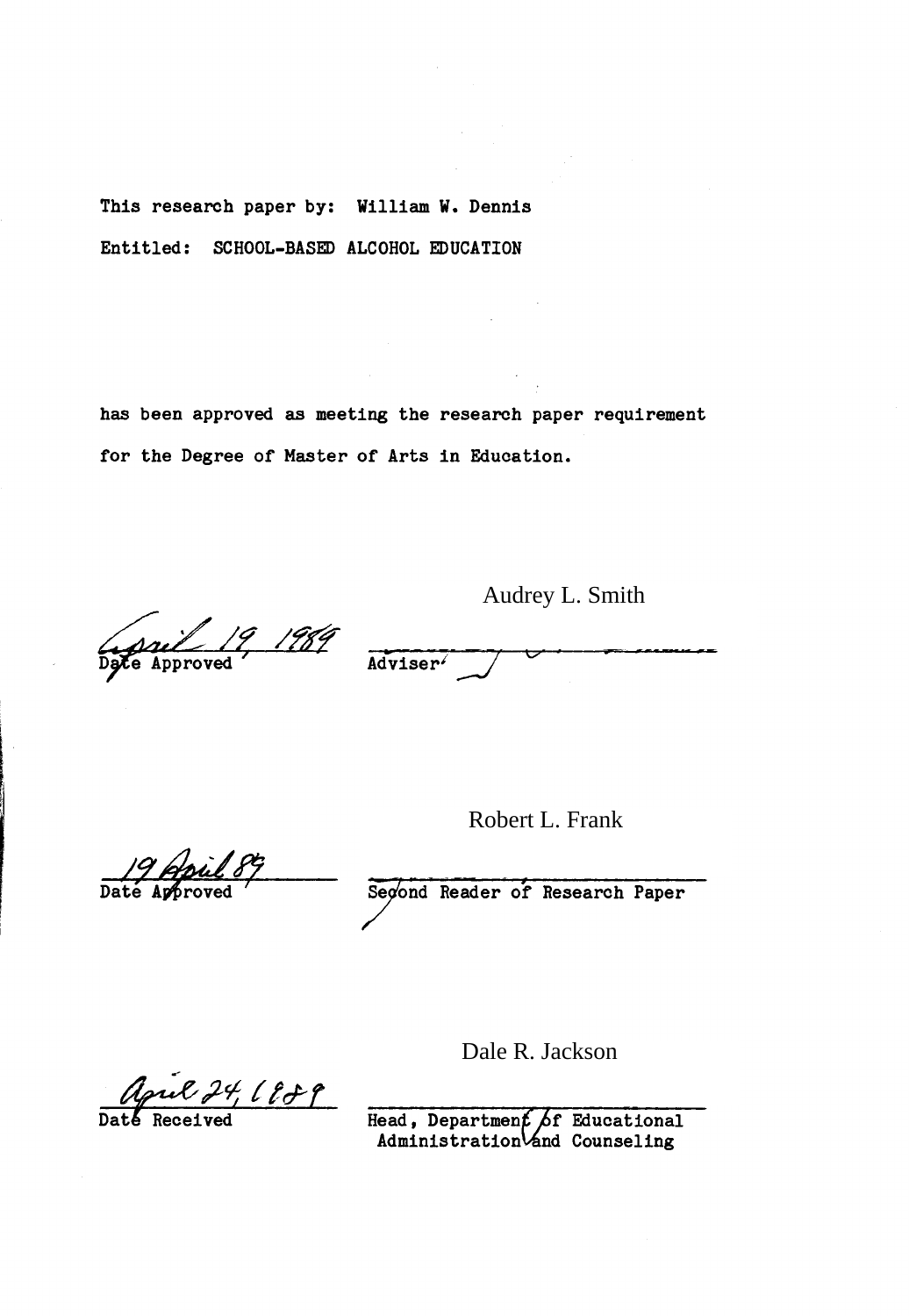#### Statement of Purpose

The purpose of school-based alcohol education is to reduce the number of alcohol-related problems and deaths among young people. Effective educational efforts, hopefully, will lessen children's and adolescents' chances of developing alcohol related problems as they mature and become adults. This paper will review the literature concerning school-based alcohol education in primary and secondary schools in the United States.

Alcohol is widely available and consumed in American society, and teen-agers, as well as adults, must choose if, how, and under what circumstances they will or will not consume alcohol. In a democratic society in which alcohol is a part, the only realistic and practical hope is that people will make choices about alcohol consumption that reduce their risk of alcohol-related problems. According to Thompson, Daugherty and Carver (1984), alcohol-education efforts should be focused on enabling people to adopt and maintain low-risk choices.

Young people are drinking more, at earlier ages, and with devastating consequences (Roth & Friedman, 1987). These authors note that it is no longer unusual for ten and twelve year-olds to have serious alcohol or other drug problems. Gibbons, et al. (1986), reported from a Student Alcohol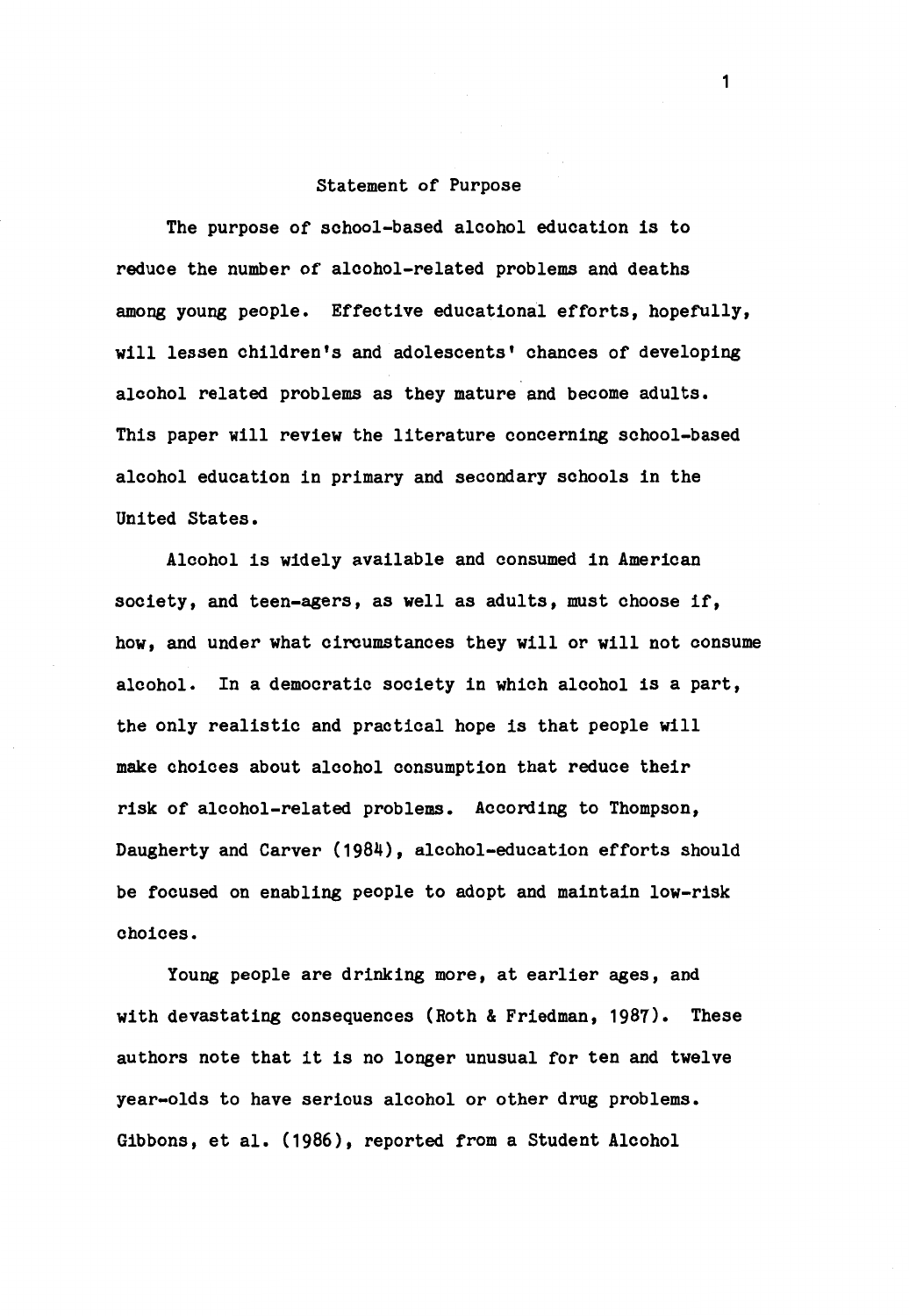Inventory Survey of 650 students in grades 7-12, in a middle-atlantic town, that 83% had drunk alcohol and 53% had their first drink by age twelve. Twenty-five percent of the United State's population between the ages of 13 and 18 can be categorized as "problem drinkers" (Kinney & Leaton, 1983). The results of this population's problematic drinking often do not enter into the usually published estimates of the societal costs of alcoholism and alcohol abuse, because such figures report only excessive use of alcohol by adults (Sherman, Lojkutz, & Steckiewicz, 1984).

The cost of alcoholism to our society is tremendous. Kinney and Leaton (1983) estimated the cost for lost production, health care, accidents, and crime to be 42.75 billion dollars per year. Roth and Friedman (1987) estimated that alcoholism costs our country 120 billion dollars annually. Roth and Friedman also noted that alcohol is a major factor in about 15% of all health care expenditures and in 30% to 40% of hospital admissions (1987). Ravenholt (1983) noted that nearly 100,000 people die of alcohol-related causes every year. Kinney and Leaton (1983) made the point that an individual alcoholic also pays a high price for his/her addiction, in that an alcoholic's life expectancy is shortened by 10 to 12 years.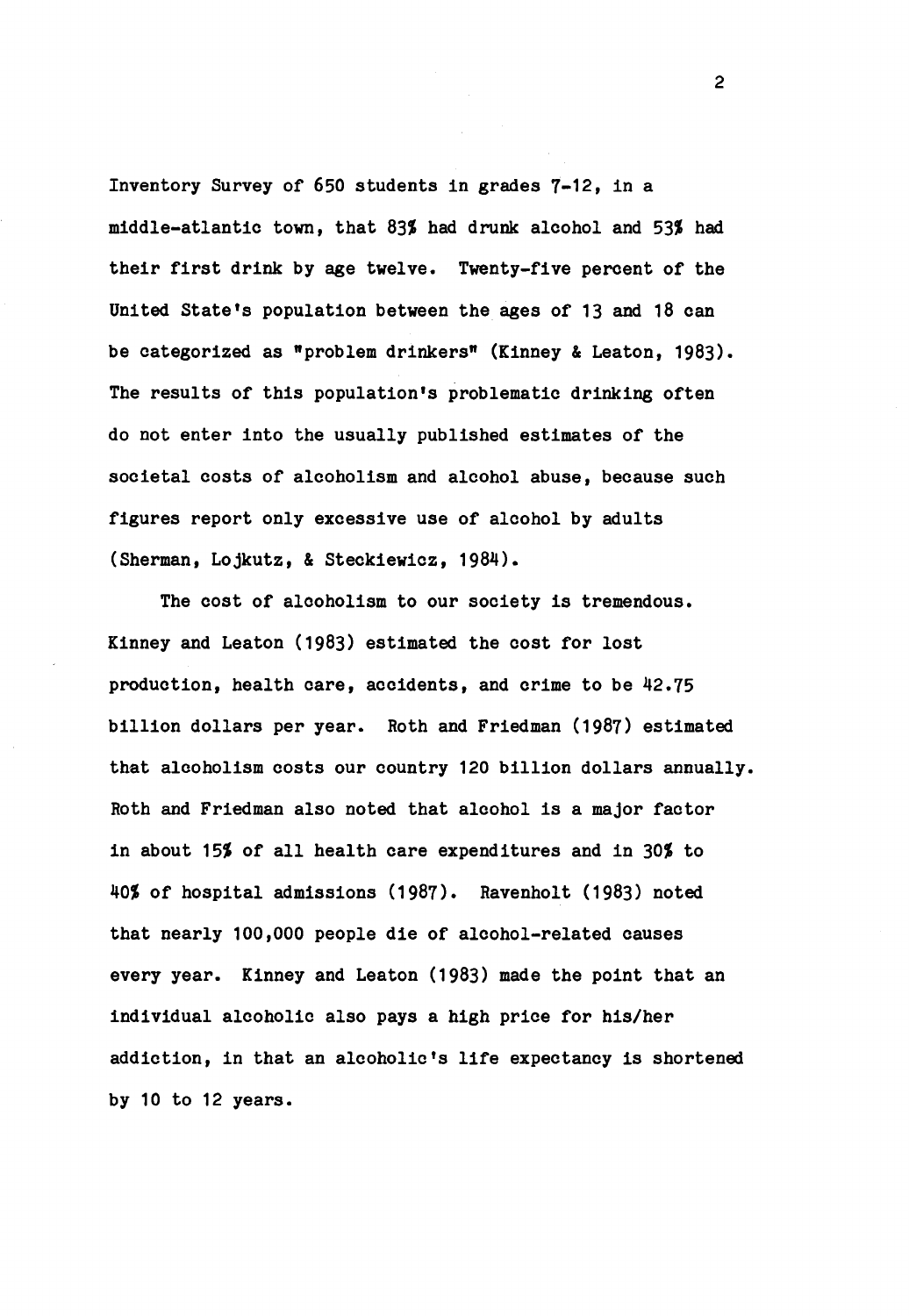In attempting to reduce the number of alcohol-related problems, and their costs to society, educators must first establish a firm set of goals relating to alcohol education. Barnes (1982) stated that alcohol education/prevention efforts have been targeted largely toward young people, since it is widely believed that prevention of alcohol abuse (or early intervention) is the best "cure" for alcoholism; that prevention strategies are thought to be most effective before the severely debilitating effects of long-term alcohol abuse have occurred. Interestingly though, Goodstadt, Sheppard and Goodwin (1982) noted that some alcohol educators consider abstinence to be the most important factor, while still other educators aim for a reduction in alcohol consumption. According to Barnes (1984), issues plaguing the field of alcohol education include "the absence of a clear philosophy of alcohol education is reflected in the lack of goals; this in turn results in poorly formulated techniques and methods of alcohol education, and in turn leads to the inability to effectively evaluate efforts" (p. 136). Just as the goals vary from one alcohol educator to another, so do the approaches taken to meet those goals.

#### Curricula

Barnes (1984) noted that alcohol education is usually part of the general health education sequence of courses in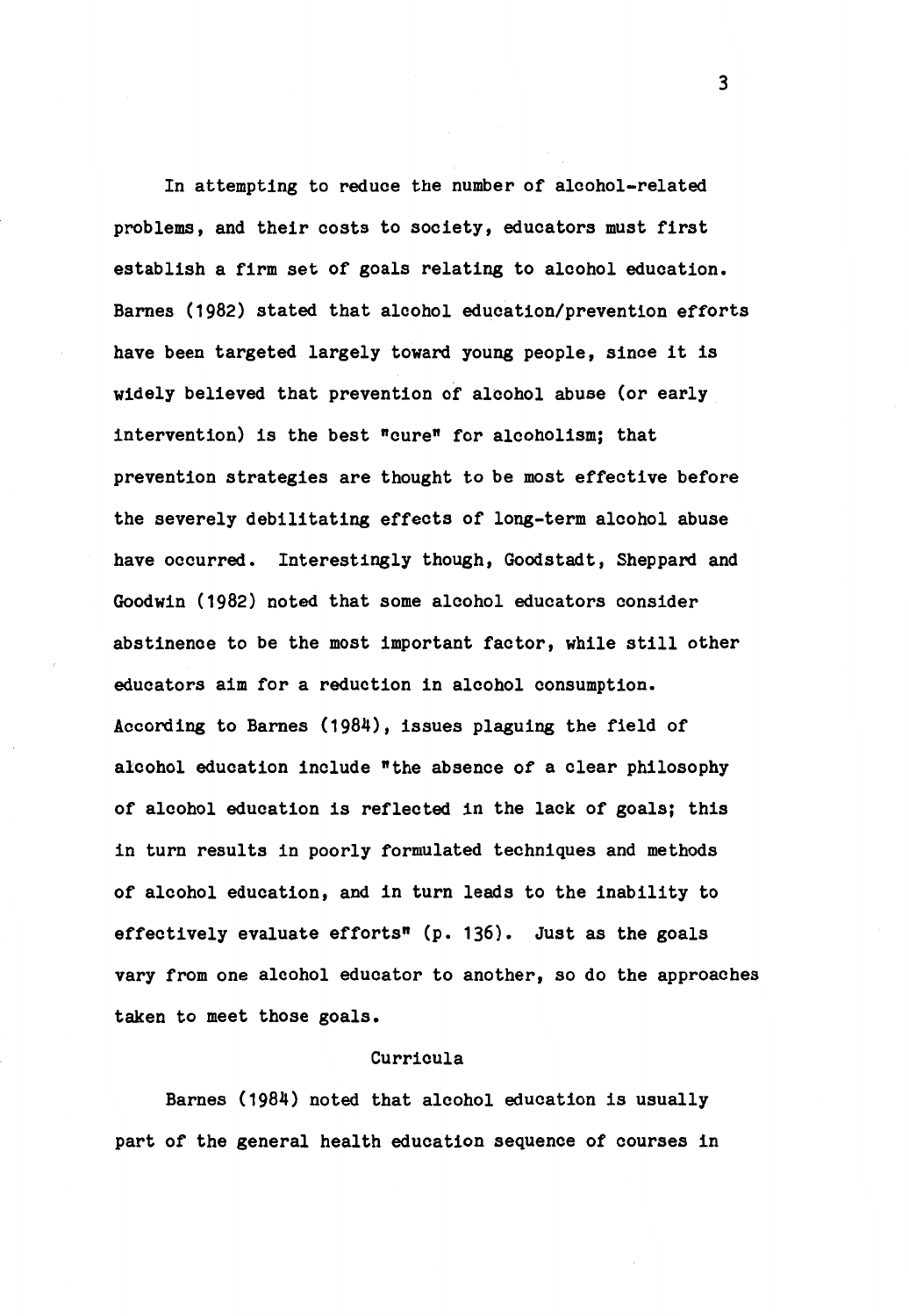many schools. She stated that alcohol education is one of many topics taught in health education courses, and as such this "one-shot" approach is usually not effective in changing attitudes and/or behaviors **with regard** to the use of alcohol.

Barnes (1984) also noted that such school-based programs may not be applicable to all groups of adolescents. For example, such programs may not be effective among many high-risk groups such as students who are frequently absent from school, school dropouts, and young people with various delinquent or problem behaviors. Barnes stated that schools must work with these high-risk groups, but that they would also need cooperation from outside agencies. Barnes concluded in this context that there was very little empirical evidence regarding what kinds of approaches have what effects with what groups of people.

According to Fullerton (1983), implementing an alcohol education curriculum in a school system requires school administrators, faculty, students, and parents to make a unified commitment to the curriculum selected. Fullerton also believed that implementation necessitates agreement on answers to the following questions:

Is the program cost effective? Could the objectives and activities be integrated into existing classroom programs with few disruptions? Can necessary teacher training be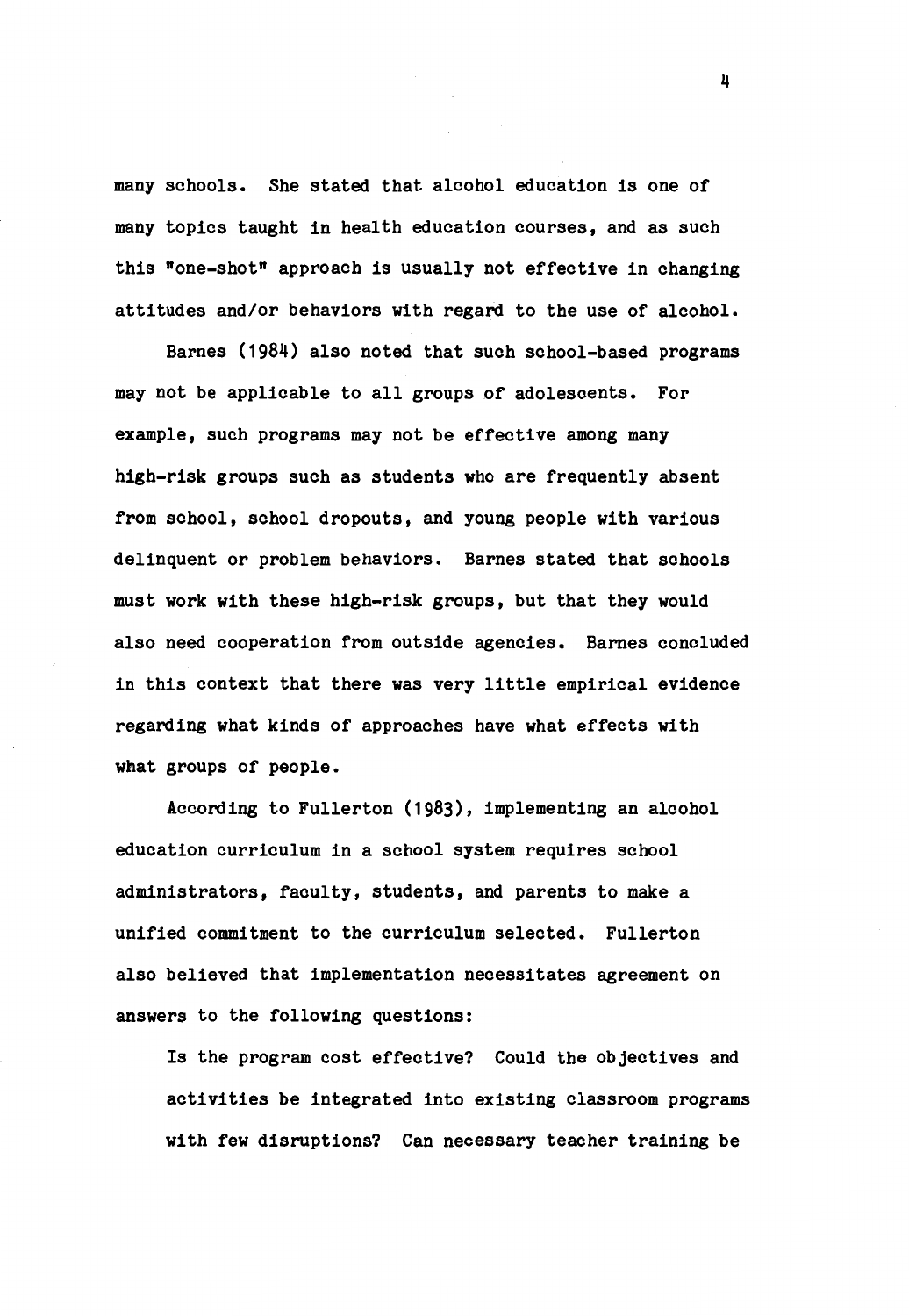arranged conveniently and at a reasonable cost? Is there an established method to evaluate the effectiveness of the curricula after it has been implemented? (p. 9)

The development of a unified and widely supported alcohol education program in any community is crucial to the development of that community's prevention efforts. According to Erickson and Newman (1984), unless such social agencies as schools, mental health centers, and the judicial system **work** together, there is little possibility that alcohol use among young people will decline.

In their article concerning a school counselor's role in alcohol education, Erickson and Newman (1984) revealed how a school counselor, in cooperation with a county judge, and a staff member of a local newspaper began a program to address the alcohol abuse problem among teenagers in Lincoln, Nebraska. The program consisted of the following components. The local newspaper printed articles to increase parental awareness. The school counselor received probation orders directly from the judge, thus allowing the counselor to work directly with probation officers. These probation orders were also sent to the local community mental health center, **with** which the school counselor was also connected. A skilled alcohol consultant was brought into the school to further coordinate these efforts. Communication with other school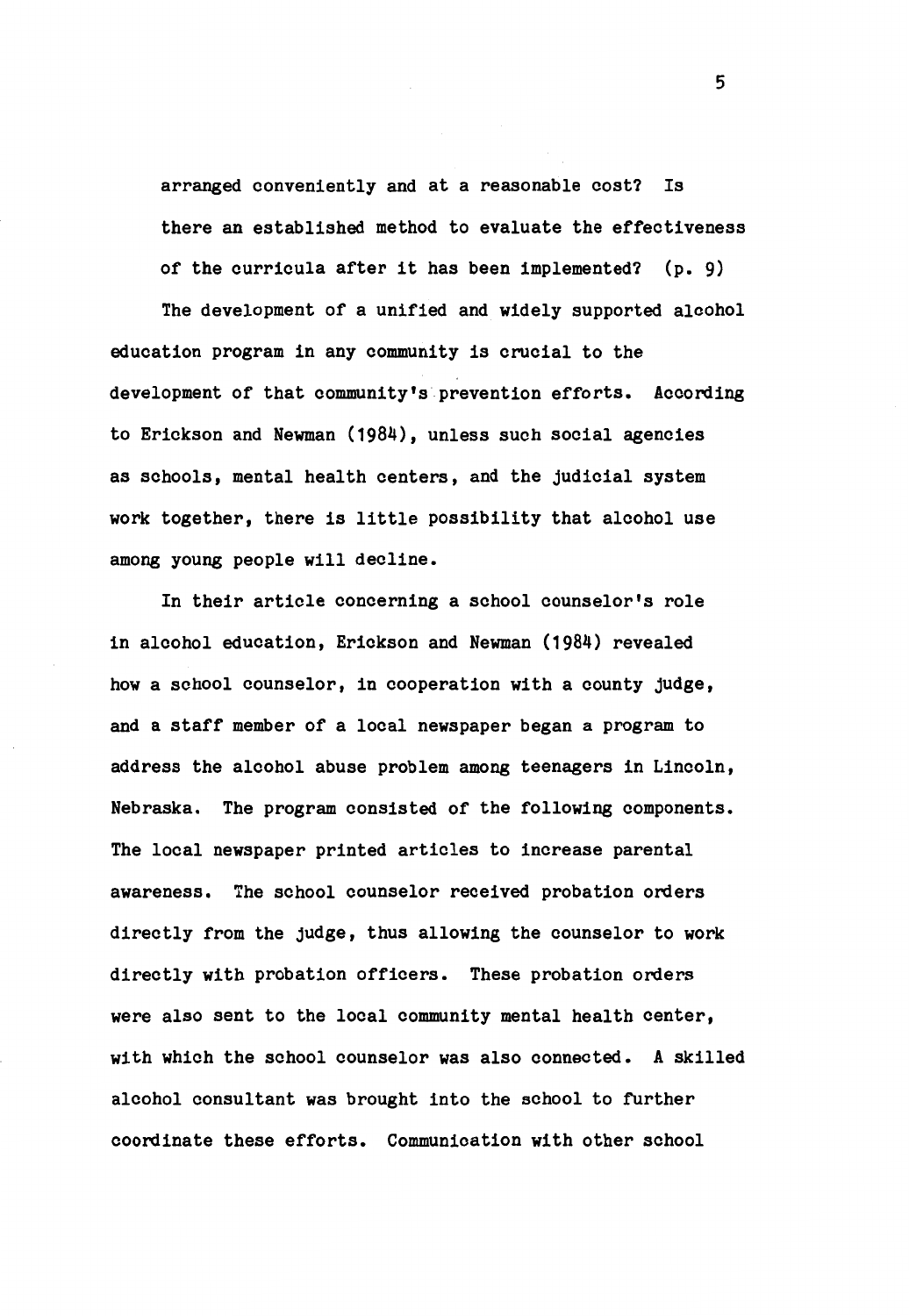districts increased and parental groups were established. This example of community involvement, which was started by a school counselor, illustrates that things can be done on a small scale to prevent alcohol abuse which do not require the expenditure of large amounts of money or legislative mandates.

White (1988) noted that coordinating efforts of schools and communities was not enough, that even modifications in dress codes within the school may become a contributing factor when distributing alcohol-education information. He cited as an example a situation which occurred at Valley Center Middle School (where he was the Assistant Principal), in Valley Center, Pennsylvania. At the end of the summer of 1987, when students returned to school, many students were wearing "Spud McKenzie" t-shirts. These shirts consisted of an advertisement for Budweiser beer. White noted that the wearing of the t-shirt was inconsistent with the school's expenditure of thousands of dollars to help students to say •no• to drugs; that the wearing of these t-shirts implied that students were saying "yes" to drugs. White implemented a program that consisted of school staff members performing the following activities whenever they encountered a student wearing such a t-shirt: 1) students were asked if they believed in saying "no" to drugs; 2) they were reminded that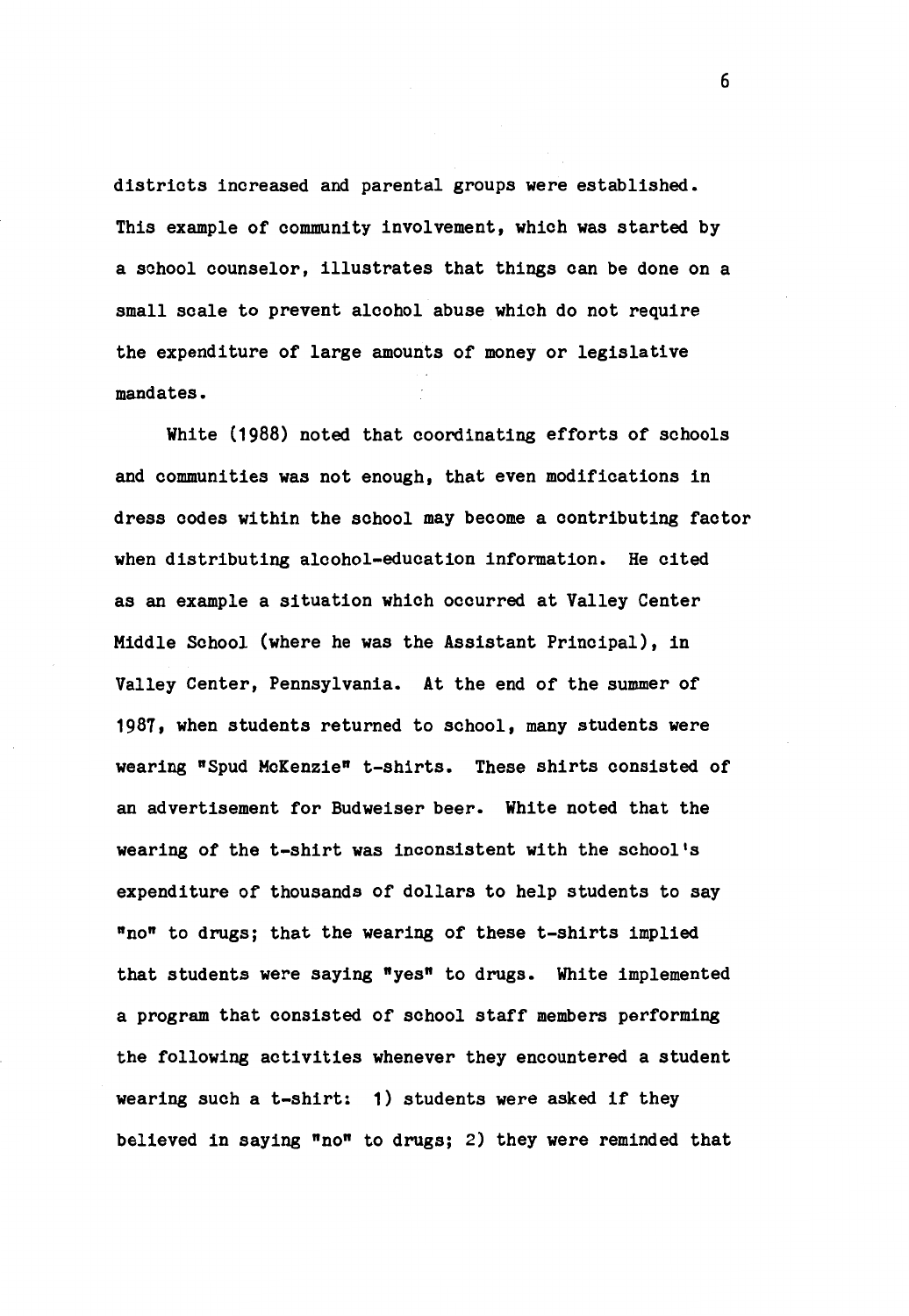alcohol is the most abused drug among teen-agers; 3) they were told that it was not consistent to have an anti-drug program in the school while outwardly advertising a drug, and  $4$ ) students were told that although the law supports freedom of expression, they were asked to support their school by turning their shirts inside out and/or not wearing them to school anymore. As a result of White's intervention, the t-shirt became practically non-existent in his school of approximately 600 students.

According to DeJong (1987), an alcohol-education program which has been used in the United States is "Drug Abuse Resistance Education" (DARE). This program is designed to develop skills among elementary and junior high school students in resisting peer pressure to experiment with alcohol, tobacco, and drugs. DeJong reported that project DARE began as a joint effort of the Los Angeles Police Department and the Los Angeles Unified School District in 1985. DARE's instructors were full-time police officers who had completed two weeks (80+ hours) of alcohol education training. Each officer was assigned to five schools within the Los Angeles school district per semester, and visited the sixth-grade classrooms once a **week.** The officers told the students of actual alcohol related police cases involving teenagers (DeJong, 1987). (Project DARE is currently being offered by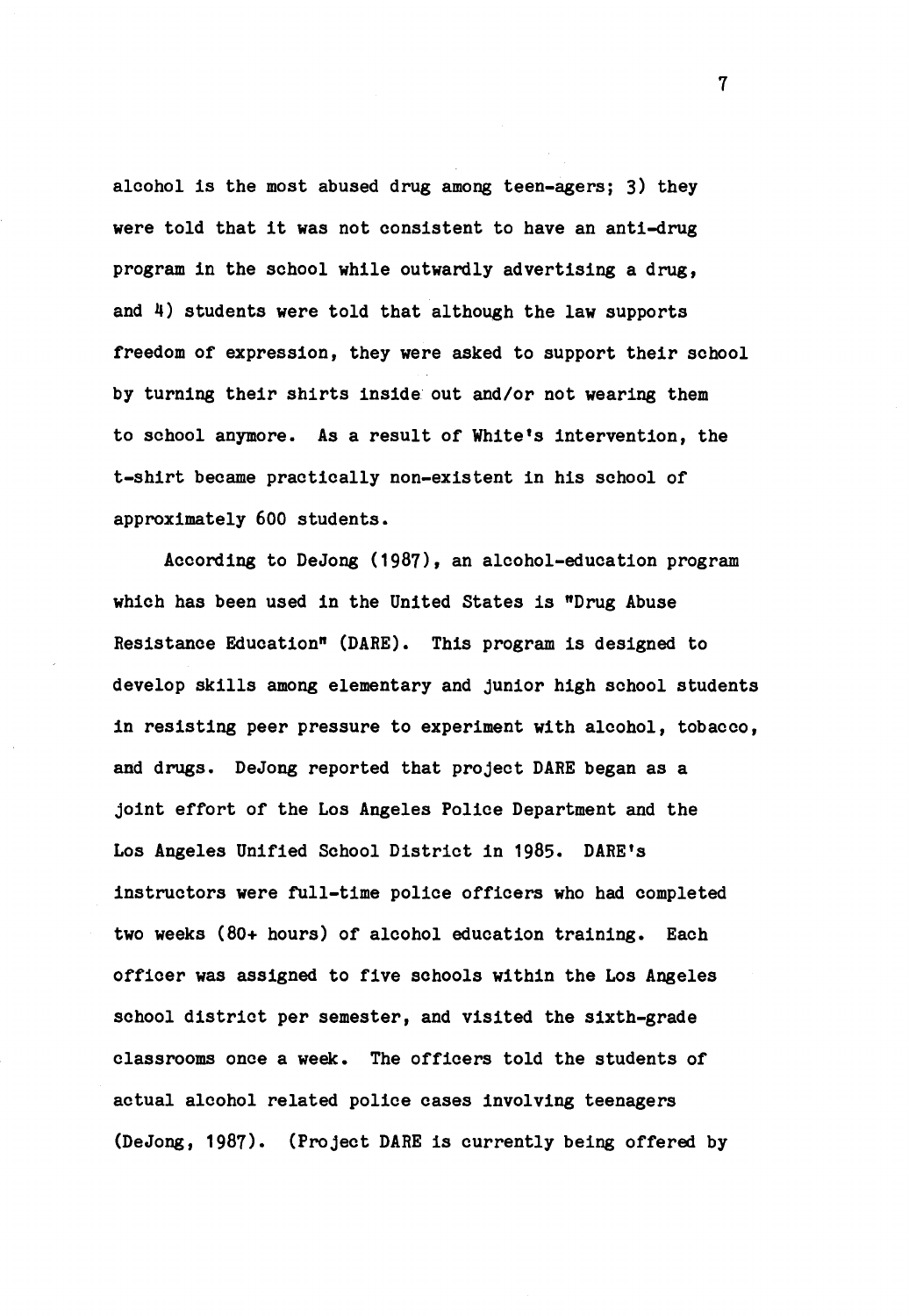the Cedar Falls, Iowa, police department. According to Sergeant Paul Brown (personal communication, March 27, 1989), the department has three DARE instructors, who are sworn police officers, who present alcohol information to all sixth-grade students in the Cedar Falls schools. Classes are 45 minutes in length and are held once a week, for 17 weeks.)

DeJong (1987) reported positive results concerning attitudes, knowledge, and behaviors of seventh-grade children who participated in a full semester of Project DARE activities during their sixth grade in school. Compared to a control group, students who had DARE training reported significantly lower use of alcohol, cigarettes, and other drugs as seventh graders in the Los Angeles Unified School District.

An alcohol-education program designed for younger children is "Starting Early" (Tricker & Davis, 1987). This program, developed in 1985 by the American Automobile Association, consists of five sessions of planned curricula for grades K through 6. The lessons help children respond positively to alcohol-related situations. Children are given the opportunity to learn more about how alcohol influences the mind and body. According to Tricker and Davis, the effects of the "Starting Early" program are difficult to measure, however the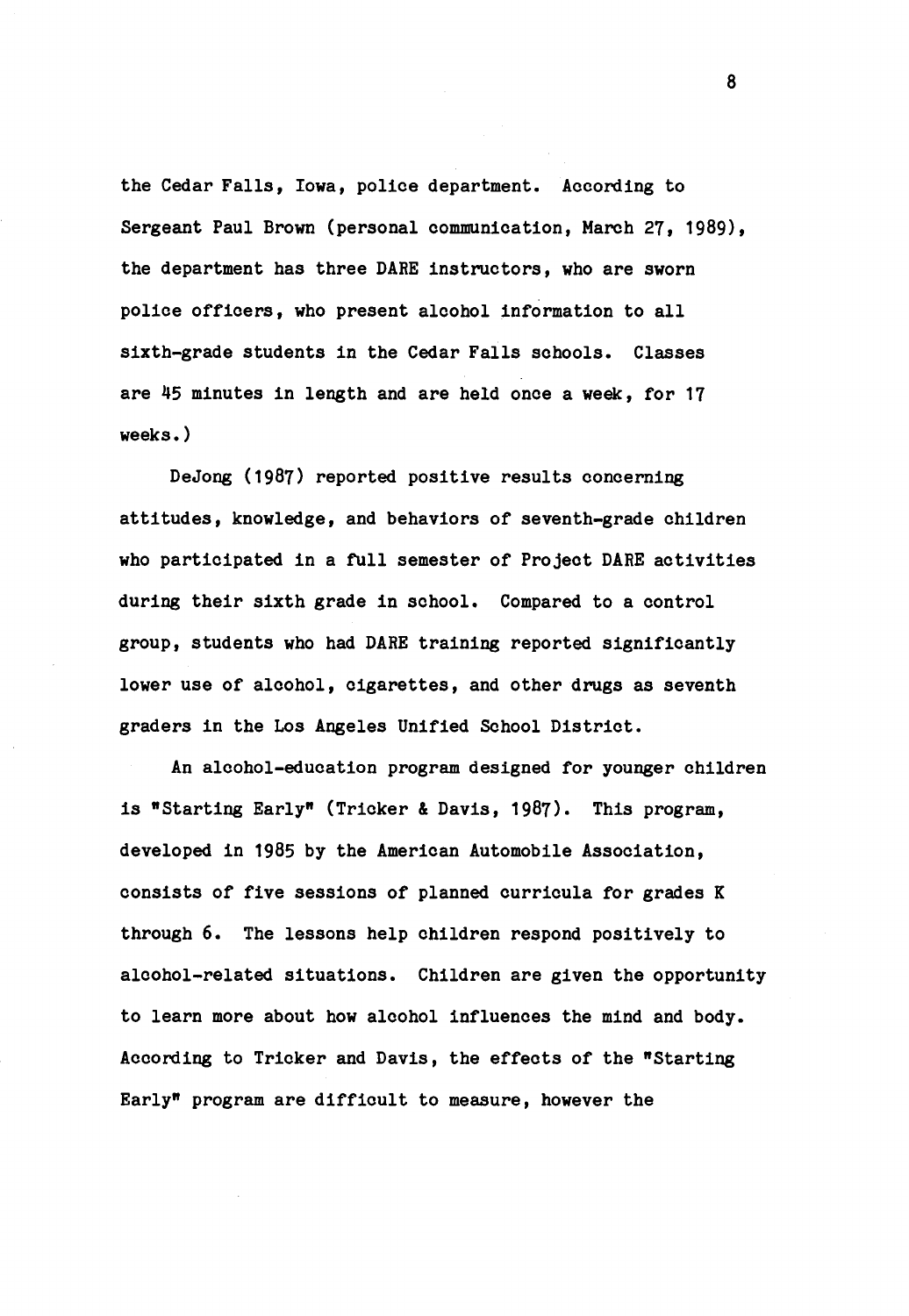foundation it lays for future programs is "Starting Early's" major asset.

Another program reported by Tricker and Davis (1987) is "Here's Looking At You, Two," developed in 1985 by Roberts and Associates. The original "Here's Looking at You" program was deemed unsuccessful and this one took its place. This curriculum, intended for grades K through 12, was designed to emphasize the four components of: 1) enhancing self-esteem, 2) improving decision-making skills, 3) coping, and 4) providing information on alcohol and other drugs. Tricker and Davis noted that each grade can be taught separately or the materials may be presented in sequence throughout the grades. In this program, students have the opportunity to examine their personal attitudes about drugs and alcohol and the influences exerted by other people. According to Tricker and Davis, the program includes lessons that extend over a 20-hour period and cover the four components in a one semester course.

Another area of concern relating to alcohol education is the number of alcohol-related teenage traffic accidents. A sobering fact is that alcohol-related traffic accidents are the leading cause of death and injury among young people in the United States (Gersten, 1984; Roth & Friedman, 1987). Watson (1988) noted that more than two out of three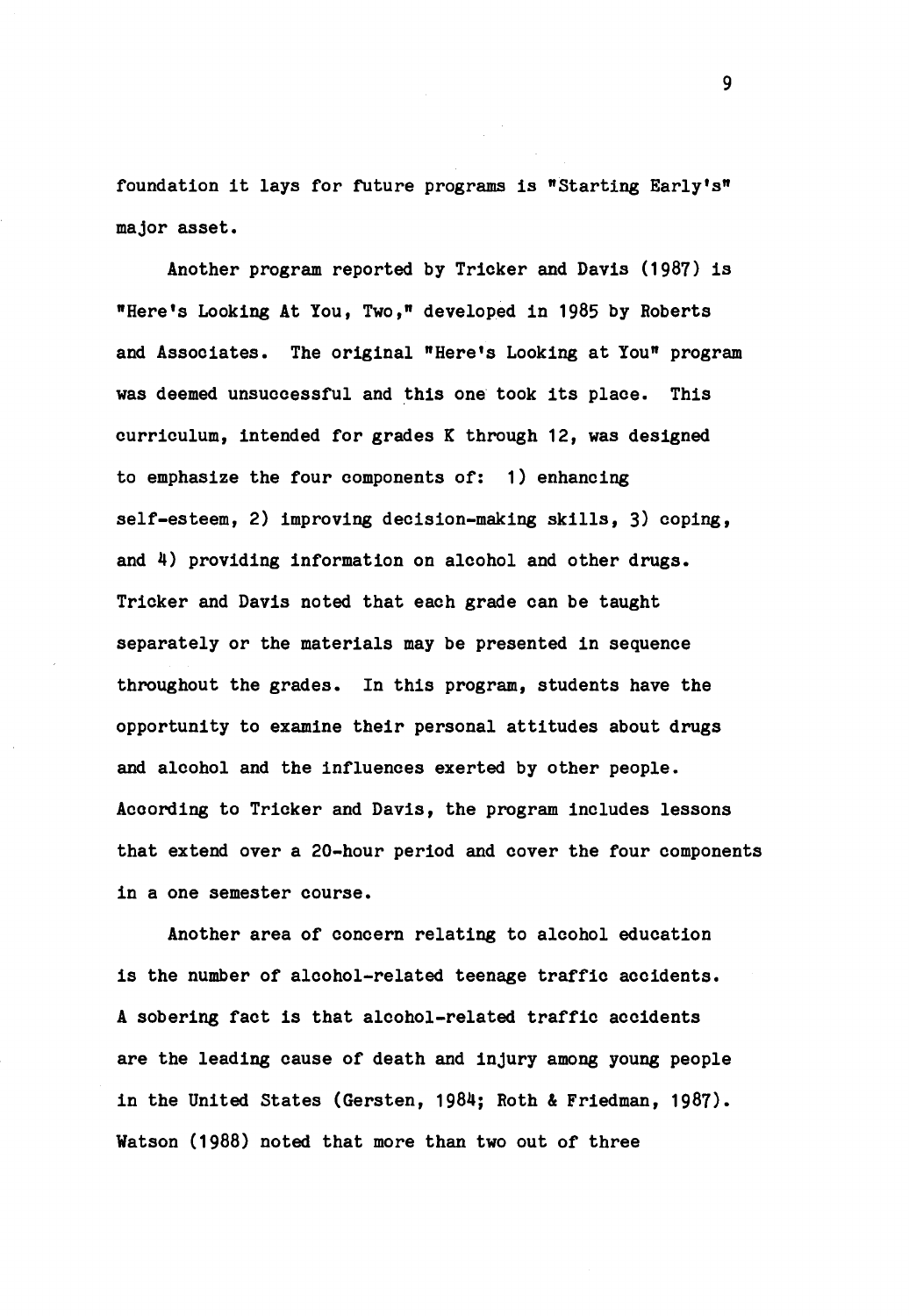teen-agers drink, that one out of four drinks weekly, and that more teens die and are injured in drinking and driving accidents than in any other manner. The Presidential Commission on Drunk Driving (1983) noted, at that time, that 50% of all highway deaths (over 26,000 annually) involved the irresponsible use of alcohol (Ungerleider & Block, 1987).

In the Deer Park, New York public schools, steps were taken to educate students and the community about the dangers of alcohol abuse and drunk driving (Gersten, 1984). Gersten reported that a planning committee was appointed consisting of school board members, administrators, teachers, students, and parents. The committee's five-part purpose was to: 1) air concerns about teen-age alcohol abuse; 2) establish workable strategies to combat drunk driving; 3) set up a timetable for implementing these strategies; 4) establish an evaluation process; and 5) involve as many members of the community as possible. According to Gersten, a week long campaign was begun to under-score the hazards of drunk driving. In order to involve parents in the campaign, an evening meeting was held during the awareness week. Experts were brought in, including a law enforcement official, a "Mother's Against Drunk Driving" representative, teen-age counselors, and teachers. Mini-workshops were held so that small groups of parents could talk about their worries. Although it is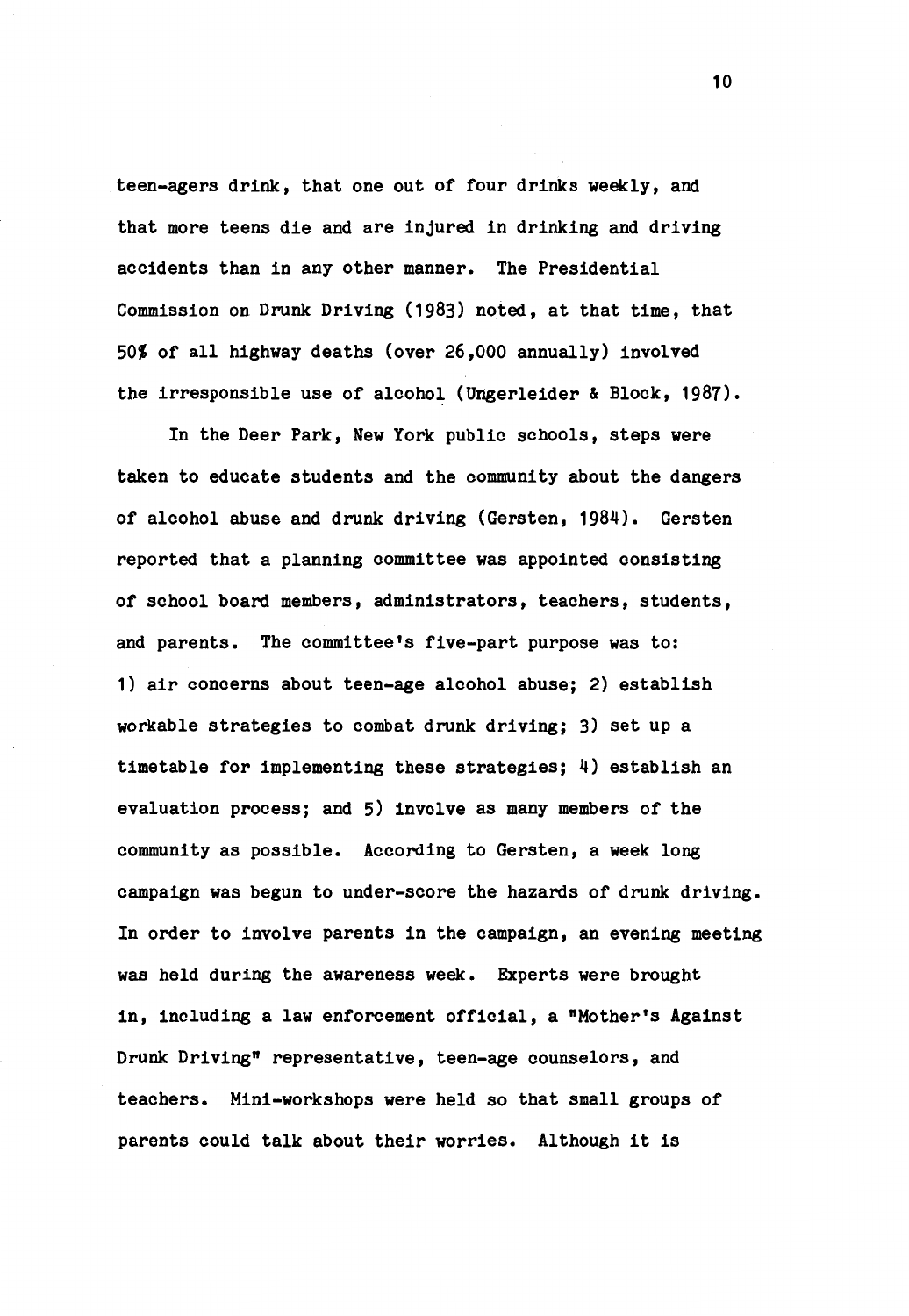difficult to evaluate the effects of Gersten's study, one indication of the results of the project was many more students had opened-up to school counselors about their drinking problems.

The effectiveness of an alcohol-education program is also dependent, to some degree at least, upon the age of the students participating in the program. In the course of developing Nebraska's alcohol education curriculum of 1983, its effectiveness was tested with approximately 1,800 students in grades seven through nine in 25 Nebraska schools (Newman, et al., 1984). This curriculum aimed specifically at increasing students' knowledge about alcohol and improving their decision making skills. The curriculum consisted of six units and was taught for a total of ten one-hour periods. The results of this study indicated that the curriculum did significantly affect gains in knowledge, but that these effects varied with age of the students as well as the manner of implementation of the curriculum. The fully implemented curriculum had a positive impact on the knowledge and decision-making skills of 14 to 15 year-old students. However, Newman and his associates found that the 12 to 13 year-olds made little or no gains according to the post-test analysis. The Newman study concluded that it is critical for the curriculum to be taught by trained teachers.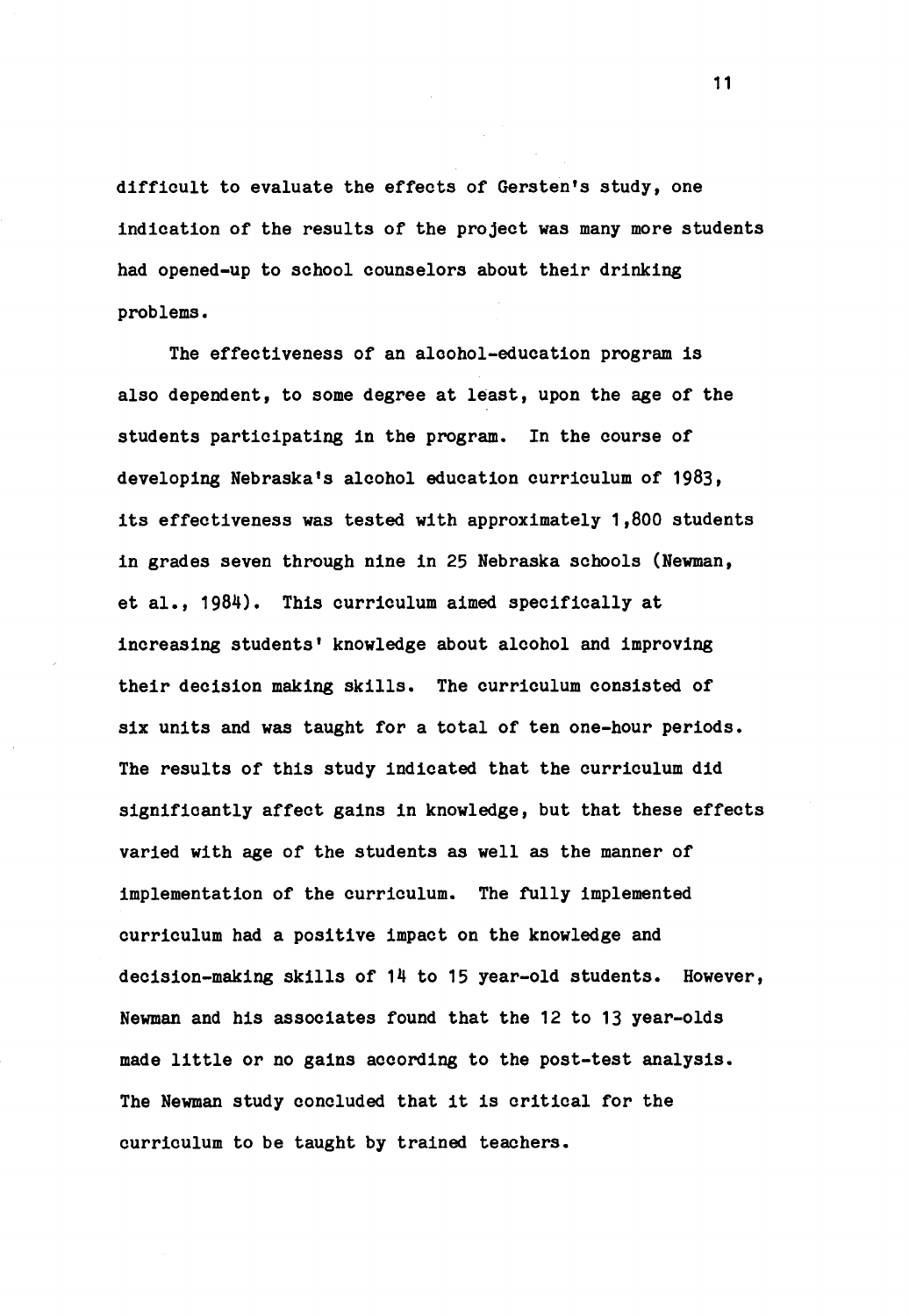Alcohol information need not be distributed solely by the classroom teacher, but may be included in extra-curricular activities as well. In a study by Glicksman, Douglas, and Smythe (1983), the impact of a live theatrical performance on the knowledge, attitudes and behavior of students in grades nine and ten was assessed on eighteen measures using a pre/post-test questionnaire. (Although this study related to alcohol-education curricula outside the United States, the results appeared highly successful and might well be considered for possible adoption by school systems in this country.) In the study, approximately 1,000 students from eight Northwestern Ontario, Canada secondary schools were assigned to four research groups. One group was exposed to a live one-hour theatrical performance called "BOOZE," performed by high school students, which depicted the various problems associated with the use of alcohol. The second group was exposed to the same performance, which was then followed by four one-hour classroom lessons dealing with alcohol education. The third group of students were only given the lesson plans in class; they did not **view** the performance. The fourth group, the control group, received neither of the two interventions. Although only 716 students completed both the pre and post-test questionnaires, Glicksman and his associates concluded that the theatrical performance was as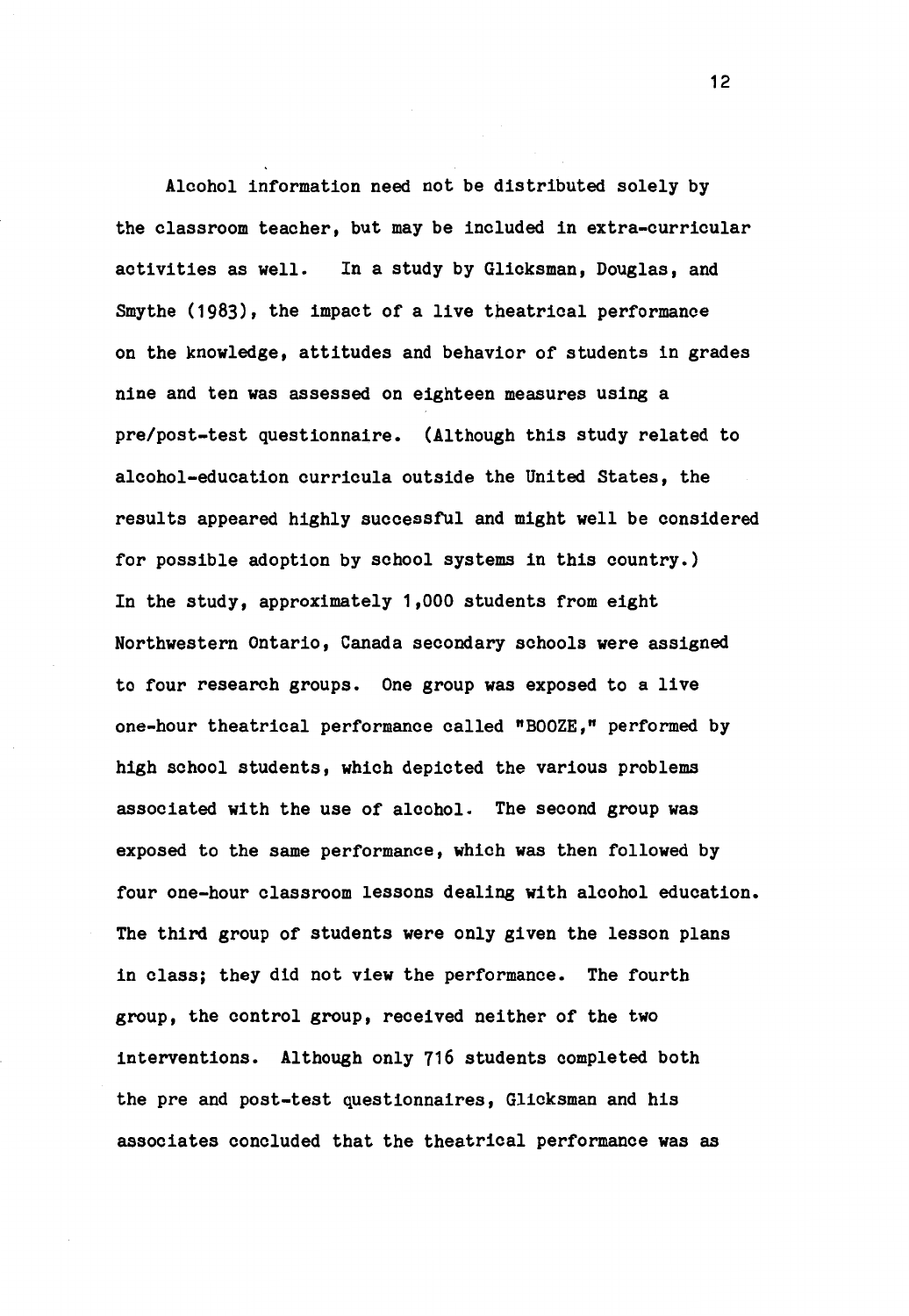effective in influencing attitudes, motives and behaviors as was the four-hour formal presentation of the lesson plans. Since the study demonstrated the short-term effects of a live theatrical performance, the authors indicated that further research must address the possible long range effects of such interventions.

In Iowa, local school district educators and officials, in cooperation with the Iowa Department of Education, have traditionally determined the extent to which alcohol education would be incorporated into their school's curriculum. In 1988, though, the Iowa Legislature mandated that alcohol and drug education be a required part of the health curricula of all public elementary, middle and high schools beginning in the 1989-90 school year (Iowa Senate, 1988). Senate File 2094 (sub-section 12.5, 3e and 4e), states that health instruction in public elementary school programs (grades 1-8) will encompass the effects of alcohol, tobacco, drugs and poisons on the human body. Sub-section 12.5, 5e, states that high school programs (grades 9-12) will include substance abuse and non-use health curricula. This new program will become law in August, 1989. John Preston (personal communication, March 29, 1989), an Area Education Agency VII health education advisor, said that the new health education curricula incorporating alcohol education is presently being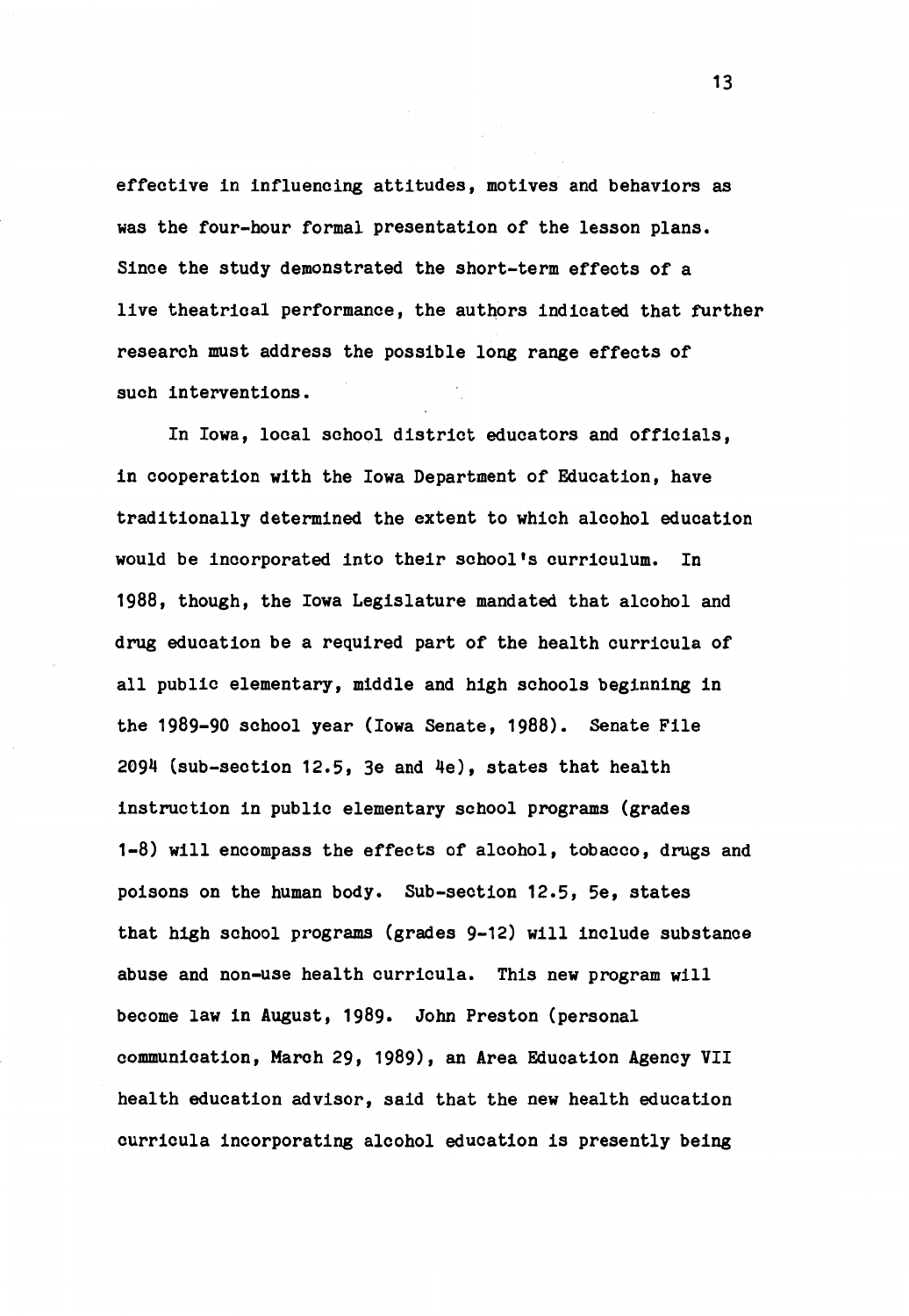written, and will not be complete until at least the end of June, 1989.

This section of the paper has provided seven studies on what schools are doing concerning their alcohol education programs. The "Starting Early" program provides alcohol education for grades K-6, and the DARE program provides alcohol information, by a sworn police officer to sixth-graders. The "Here's Looking at You, Two" program includes alcohol education for all school grades, K-12. This section of the paper has included studies concerning how the school counselor, county judge, and a member of a local newspaper worked together to combat the teen-age drinking problem. Also presented were articles concerning the wearing of alcohol-supportive t-shirts and the development of effective driver education programs. The use of a live play was also included as a method of distributing alcohol-education information.

#### Teacher Preparation

Once a state or school district has selected an alcohol education curriculum, they must then determine who is going to teach the subject. As was noted earlier, alcohol education has traditionally been a part of the health education curriculum; however, health educators may need special training in order to teach this subject (Finn & O'Gorman, 1982).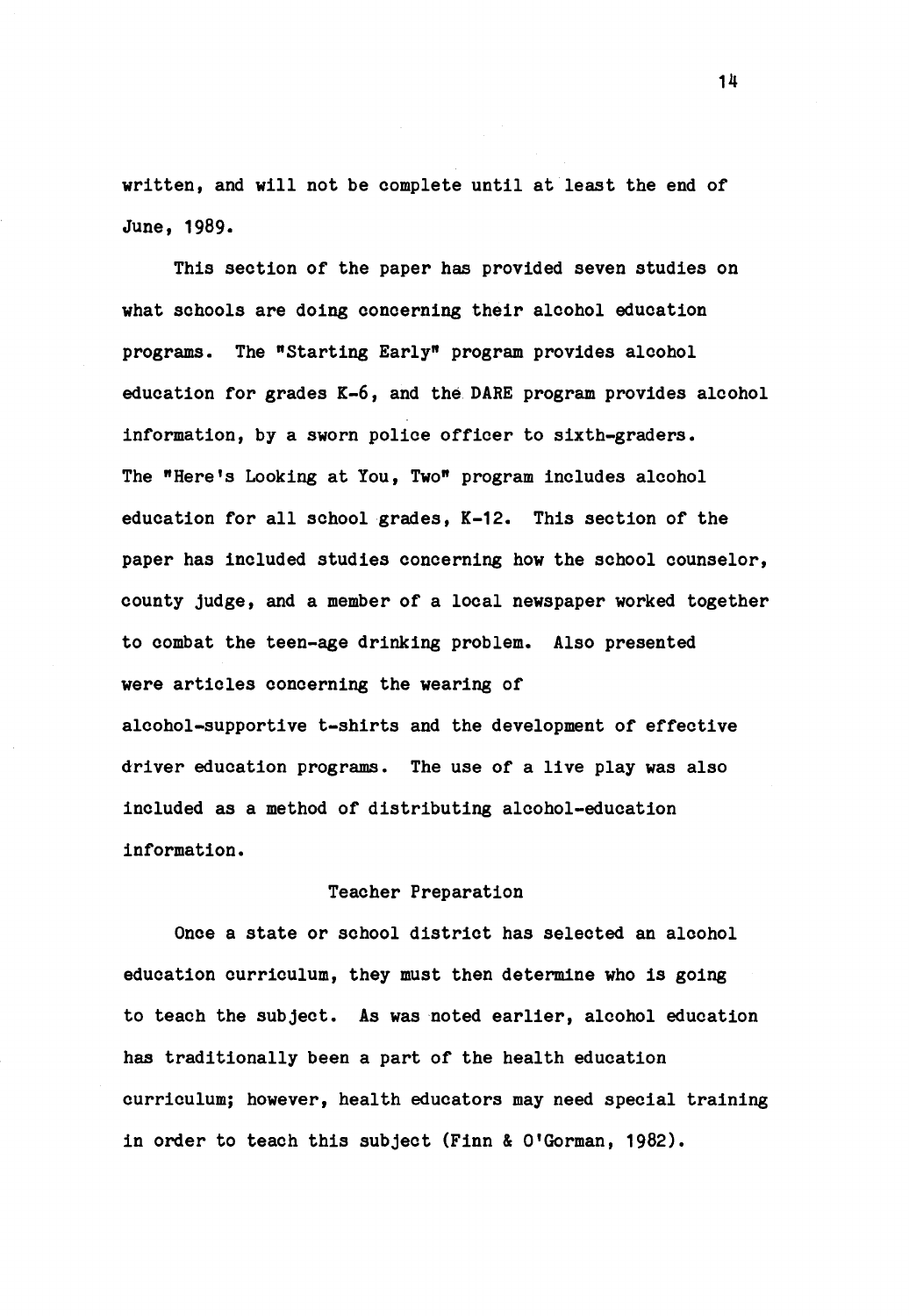These authors have stressed the importance of training teachers to be effective alcohol educators. They indicated that teachers need special skills to be able to teach effectively in this field. According to these authors, training teachers to be effective alcohol educators should be designed to achieve four principal goals. The training should promote development in teachers of: 1) attitudes and values which are conducive to effective alcohol education; 2) the ability to teach objectively about alcohol; 3) information about alcohol use, non-use, and abuse; and 4) the ability to implement effective teaching approaches. In order to meet these goals, educators must continually search for a successful nation-wide approach.

Few studies have examined the changes that alcohol-education workshops promote among teachers. An exception are two experiments in Seattle (DiCicco, et al., 1983) in which teacher training consisted of four day workshops (over two weeks) that emphasized factual information, and to a lesser extent, attitude change. There was clear evidence from this study that teacher training produced substantial knowledge gains.

A major argument of the DiCicco, et al. study (1983), was that attitude change may be just as important as knowledge gains. The authors noted that responsible decision-making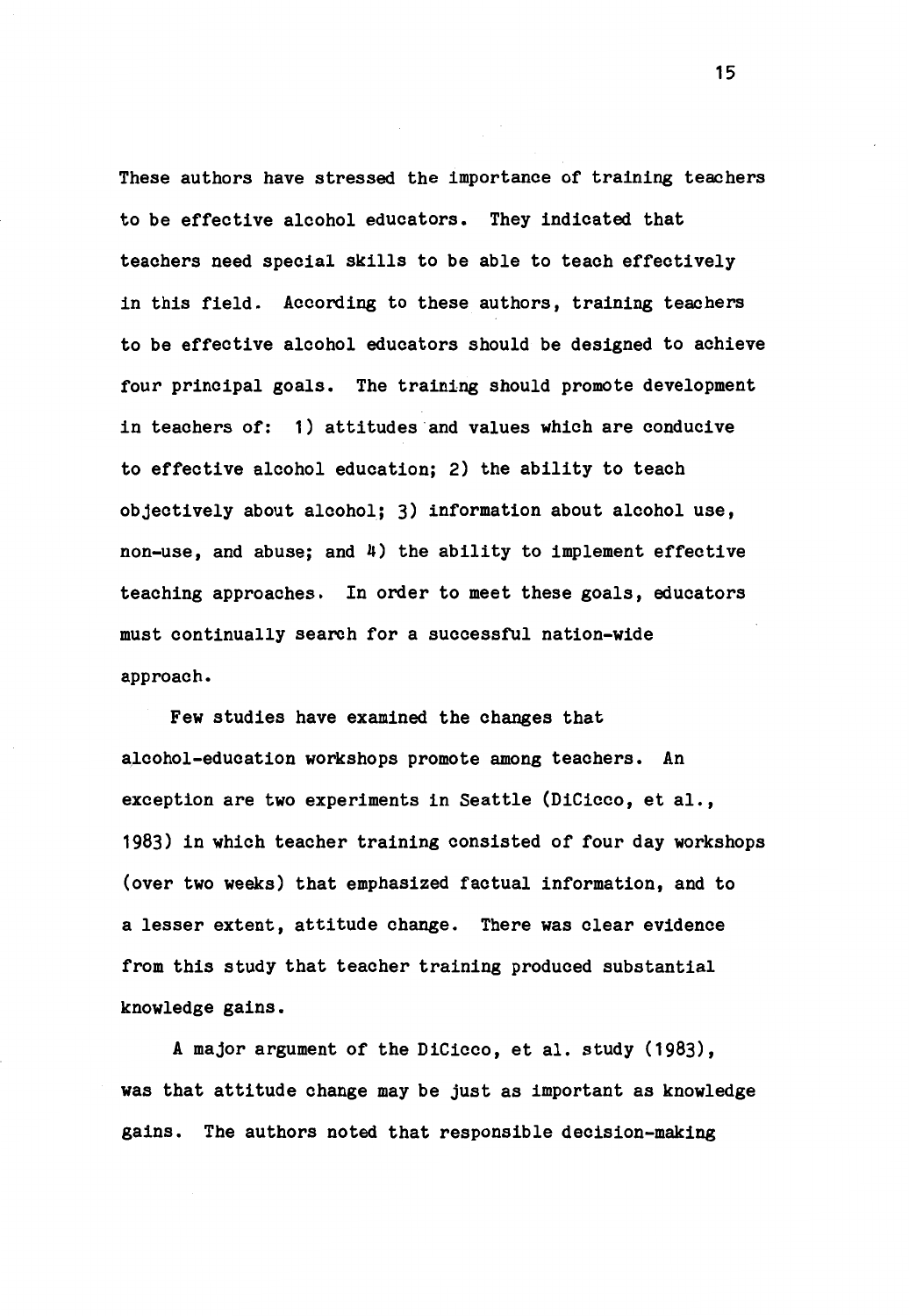toward alcohol use was enhanced following the teacher training. The study suggested that teacher attitude does change after their training, that the change is substantial, and that much of it persists after training. According to DiCicco, these workshops did much more than simply teach the use of a particular curriculum. These authors went on to say that studies are not yet available to show how teacher attitudes affect their use of alcohol education materials.

In 1970, Congress passed the Drug Abuse Education Act (United States Department of Education, 1986) and allocated six million dollars to train alcohol educators. In 1971, this Act became known as the Alcohol and Drug Abuse Education Program (ADAEP). Soon thereafter, a "School Team Approach" model was developed by the United States Department of Education, and has remained as an integral part of ADAEP. The School Team Approach is a national network of training and resource centers set-up to train teams of school and community representatives in problem-solving techniques that help schools develop programs for youth. The main goal of the School Team Approach is not only the reduction of alcohol use and abuse, but the reduction of associated disruptive behaviors during school hours that interfere with the learning process. The United States Department of Education (1986) set-up five regional training centers for the School Team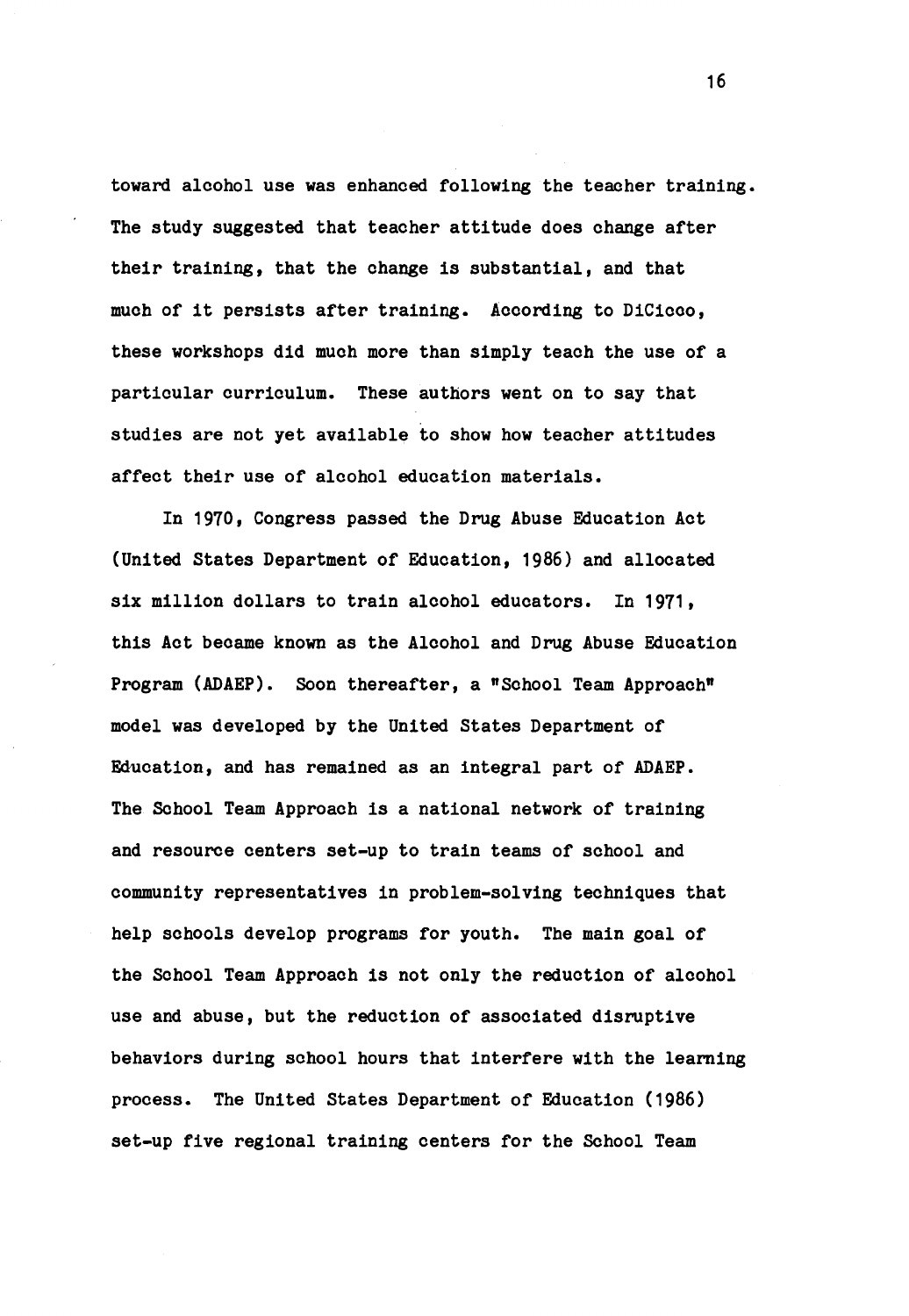Approach program. These centers provided training and follow-up support to teams consisting or 5-7 representatives of local schools and communities. Trainees in the School Team Program are expected to be in residence at the training center for an average of 7 days. The training involves providing trainees with the information and skills necessary in planning and implementing an early intervention and prevention school drug and alcohol program. The national School Team Approach program has established teams of school-community personnel supported with training and follow-up assistance in every state and territory in the United States.

#### Summary

This **review** of the literature presented findings of school-based alcohol education programs in the United States. The State or **Iowa** will have mandatory alcohol education incorporated into its health education program in the school year 1989-90. The figures presented from the literature not only confirm the number of lives lost each year and the billions of dollars spent, but also indicated that these figures are still going up. Although schools are the main source of distributing alcohol information, the community also needs to become involved, thus providing positive models for our young people in the schools. After a thorough search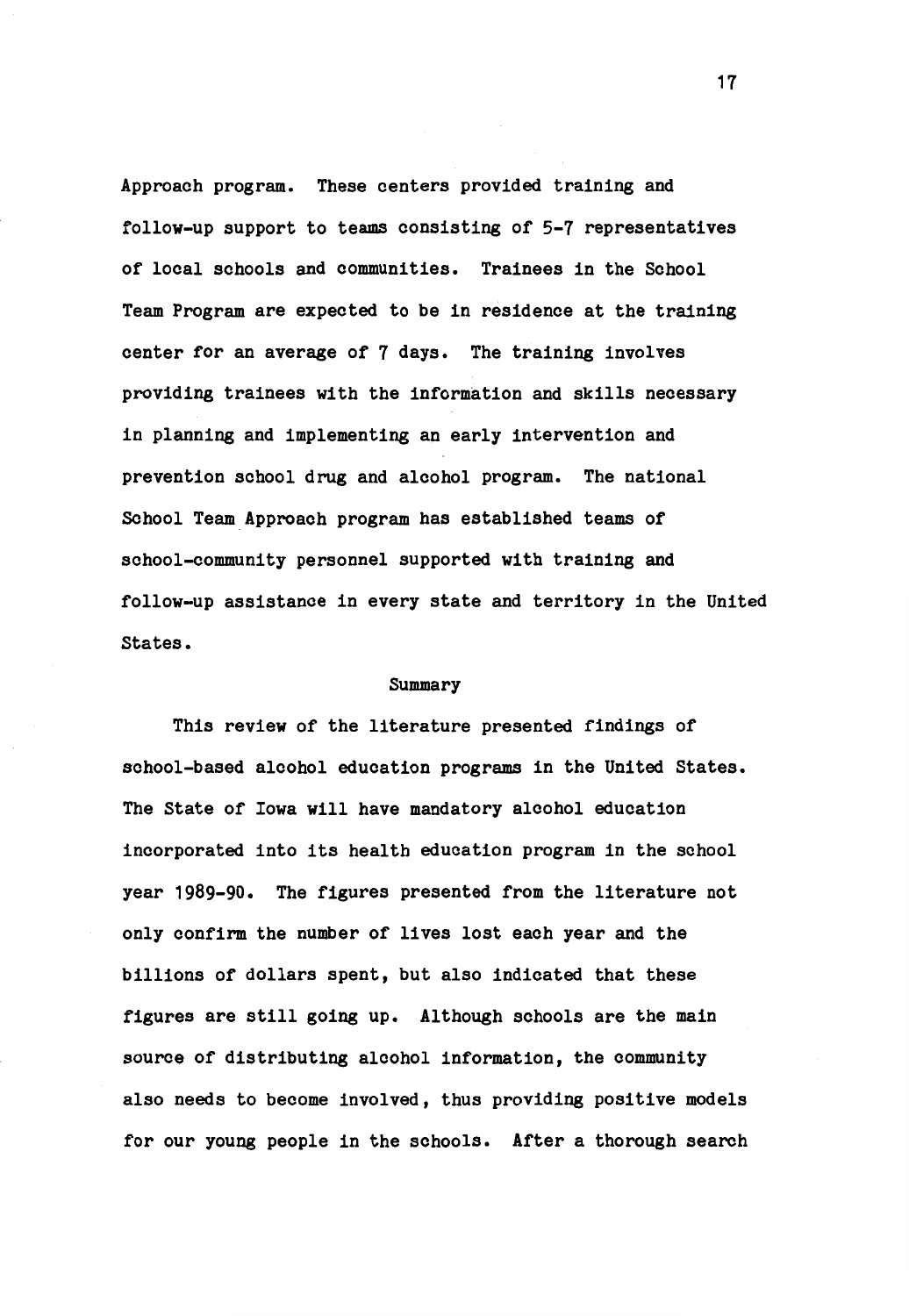of the literature, there appears very little empirical evidence as to the involvement of the school counselor in alcohol-education programs. Whether school counselors are too busy or whether school alcohol-related problems are generally referred to local agencies is unclear. The literature shows that there are alcohol curricula for all grade levels, K-12. The alcohol-education programs that are reported show that they are about the same in classroom length and they all appear designed for one semester. These alcohol-education programs are all five or six years old, so the long term effects are not readily known nor are they going to be easy to measure. With trained teachers, programs aimed at primary and secondary schools, and cooperation from community agencies and parents, new programs hopefully will reduce the number of alcohol-related problems in our country. The future well-being of our children warrants the effort and cooperation required to implement and maintain alcohol education in our schools.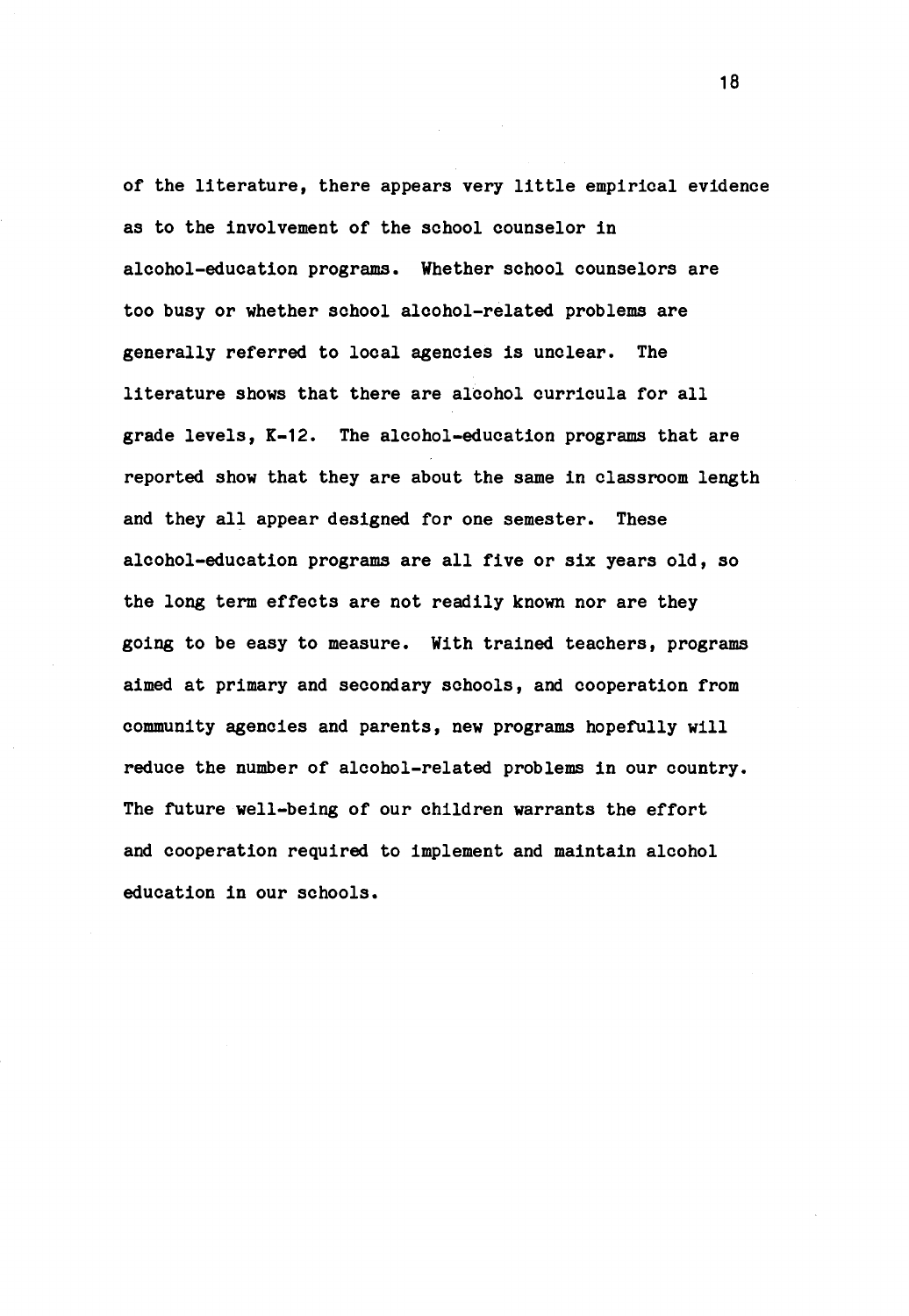#### References

- Barnes, G. M. (1984). Evaluation of alcohol education--A reassessment using socialization theory. Journal of Drug Education, 14, 133-150.
- DiCicco, L., Biron, R., Carifio, *J.,* Deutsch, C., Mills, D. *J.,* **White,** R. E., & Orenstein, **A.** (1983). Teacher training in alcohol education: Changes over three years. Journal of Alcohol and Drug Education, 29, 12-26.
- DeJong, w. (1987). A short-term evaluation of project DARE (Drug Abuse Resistance Education): Preliminary indications of effectiveness. Journal of Drug Education, 17, 279-283. Erickson, L., & Newman, I. M. (1984). Developing support of alcohol and drug education: A case study of a counselor's role. The Personnel and Guidance Journal, 62, 289-291.
- Finn, P., & O'Gorman, **P.A.** (1982). Teacher training in alcohol education: Goals, approaches and content. Journal of Drug Education, 12, 255-272.
- Fullerton, M. S. (1983). Practical considerations for adopting, adapting, and implementing alcohol/drug curriculums. Journal of Alcohol and Drug Education, 28, 8-14.
- Gersten, L. (1984). Here's what our schools are doing to combat drunk driving. The American School Board Journal,  $171, 34-35.$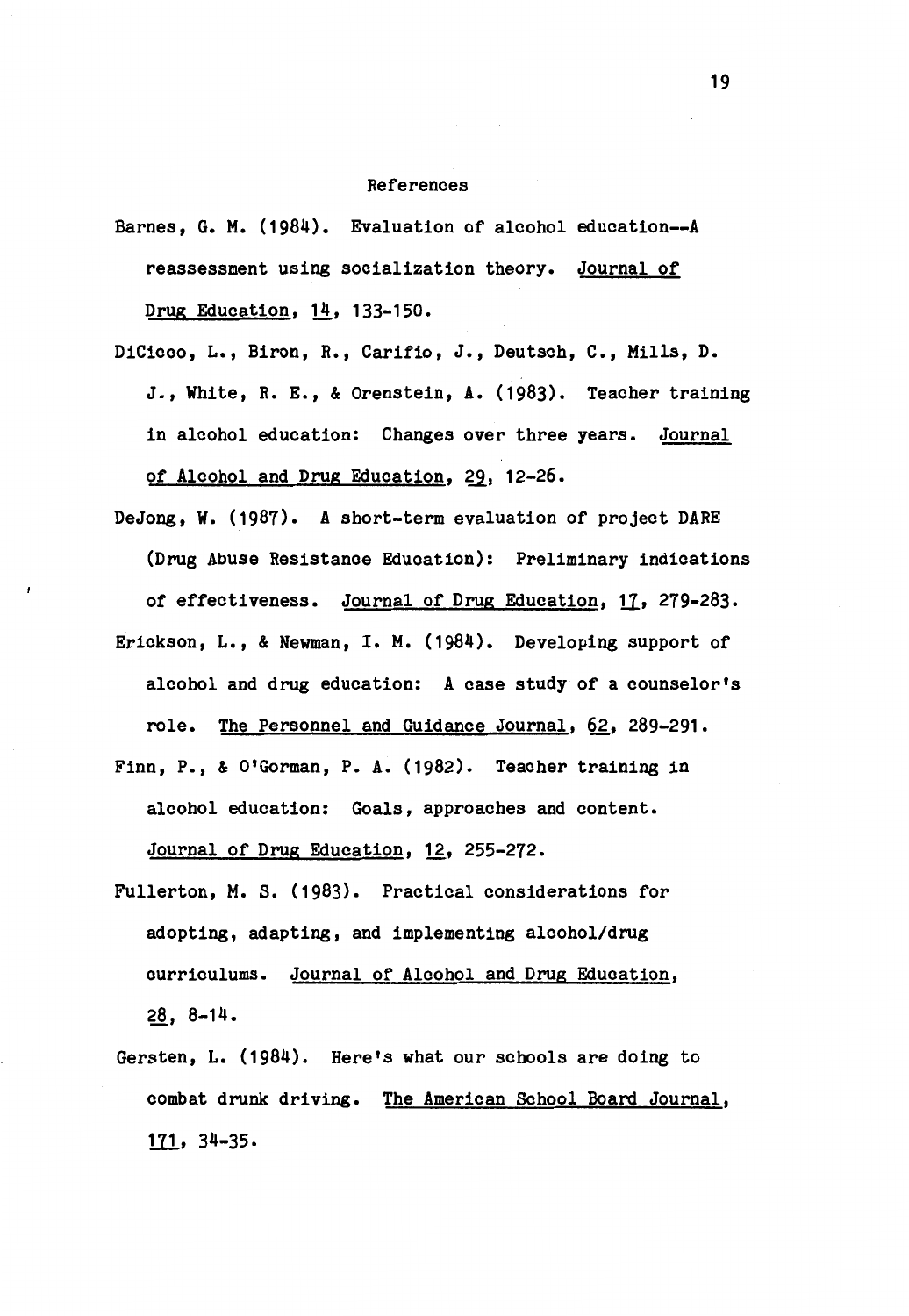- Gibbons, S., **Wylie, M.** L., Echterling, L., & French, J. (1986). Adolescence, 21, 767-784.
- Glicksman, L., Douglas, R.R., & Smythe, C. (1983). The impact of high school alcohol education program utilizing a live theatrical performance: A comparative study. Journal of Drug Education, 13, 229-247.
- Goodstadt, M. s., Sheppard, M.A., & Goodwin, c. C. (1982). An evaluation of two school-based alcohol education programs. Journal of Studies on Alcohol, 43, 352-369.
- Kinney, J., & Leaton, G. (1983). Loosening the grip. St. Louis: C. V. Mosby.
- Newman, I. M., Mohr, P., Badger, B., & Gillespie, T. S. (1984). Effects of teacher preparation and student age on an alcohol and drug education curriculum. Journal of Drug Education,  $14$ , 23-26.
- Ravenholt, R. T. (1983). Addiction mortality in the United States. National Institute on Drug Abuse, Rockville, Maryland.
- Roth, P., & Friedman, L. (1987). Alcohol use among youth. Educational Horizons, 65, 121-124.
- Sherman, R. E., Lojkutz, s., & Steokiewicz, N. (1984). The ADE program: An approach to the realities of alcohol and drug education. Journal of Alcohol and Drug Education, 29, 22-23.